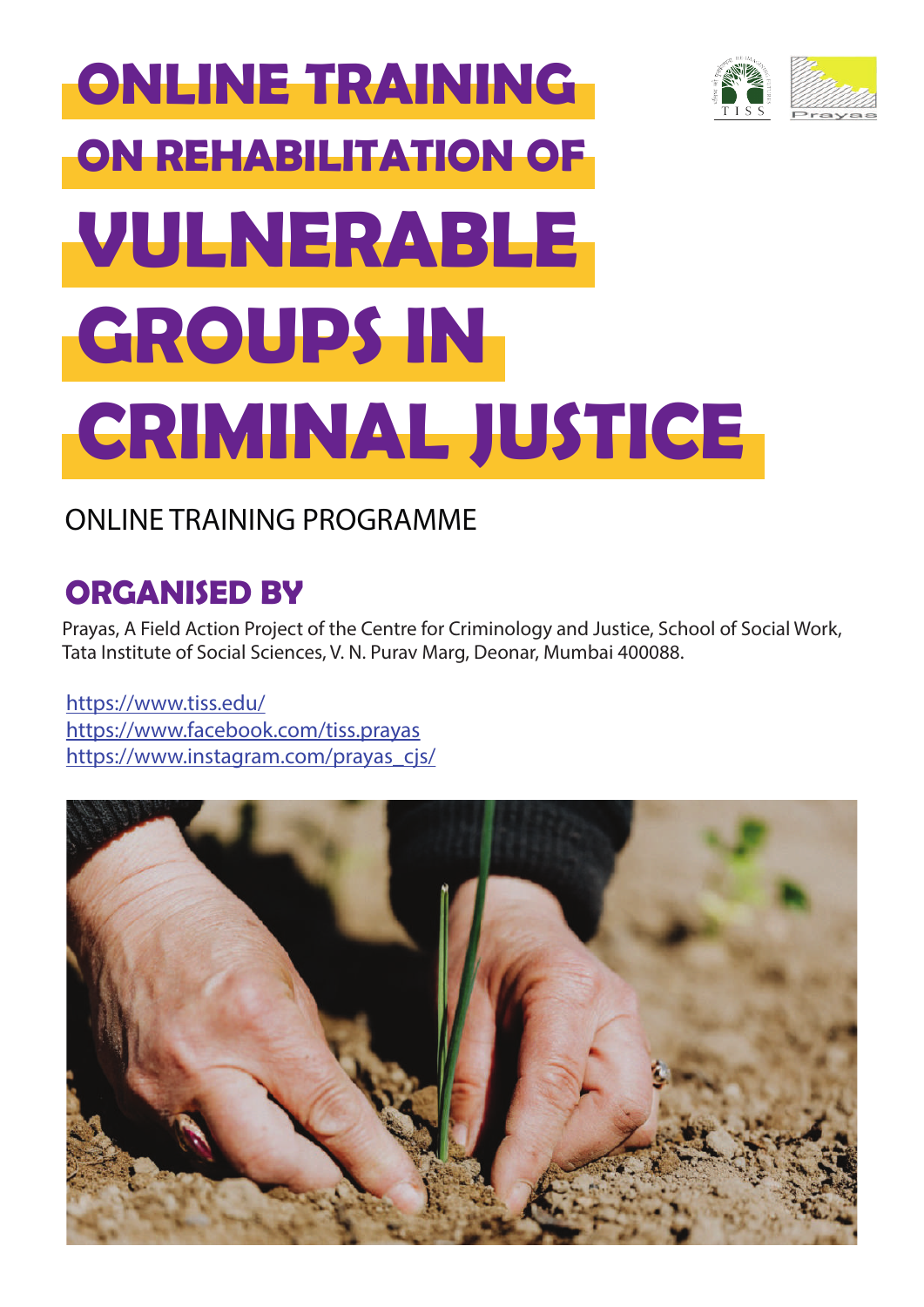## **About Prayas**

Prayas is a field action project of the Centre for Criminology and Justice, School of Social Work, Tata Institute of Social Sciences, working towards the rehabilitation of persons affected by the criminal justice processing  $-$  prisoners, children of prisoners, children in conflict with the law, women rescued from commercial sexual exploitation, women living in shelter homes, and persons vulnerable to getting absorbed in crime, commercial sexual exploitation and other forms of violence.

Prayas provides services like legal aid, socio-legal counselling, educational and vocational support, emergency support in crisis situations as well as extended social work interventions towards the rehabilitation of clients. Prayas works with systems and institutions through research and advocacy towards improving and strengthening existing structures.

### **About the Course**

Working with the Criminal Justice System (CJS) is a complex process that demands specific skills, techniques, and strategies of work with individuals, groups, and systems by social workers. While most of the processes are guided by the laws and regulations involving institutions, social workers need to be innovative to deal with the issues and problems unique to children, women and youth affected by criminal justice processing. Interventions within the CJS require knowledge of structures, procedures and laws that govern the custodial populations, as well as those released from custody. The process of rehabilitation needs to start well in advance and requires an extended engagement with the clients, their family members, employers and other stakeholders.

This course will enrich participants with knowledge gained by Prayas over 30 years of engagement with the CJS. It is expected to help participants develop and hone skills to work with criminal justice affected populations and vulnerable groups that face aggravated forms of social exclusion. The course provides exposure to real-life challenges and breakthroughs that have been achieved in the rehabilitation of criminal justice affected populations.

#### **Duration**

4th Feb 2022 to 26th March 2022

Two days in a week: Fridays and Saturdays

Session timing: 6.00pm to 8.30pm

### **Conference Venue**

**Online** 

#### **Language**

English and Hindi

#### **Course Fee**

Full course (14 Modules) for professionals- Rs.10,000/-

Full course (14 Modules) for students- Rs.7,000/-

Part course (7 Modules) for professionals- Rs. 5,000/-

Part course (7 Modules) for students- Rs. 3,500/-

### **Last Date for Application:** 1st Feb 2022 [Click here to apply](https://support.tiss.edu/conf_regi_form/)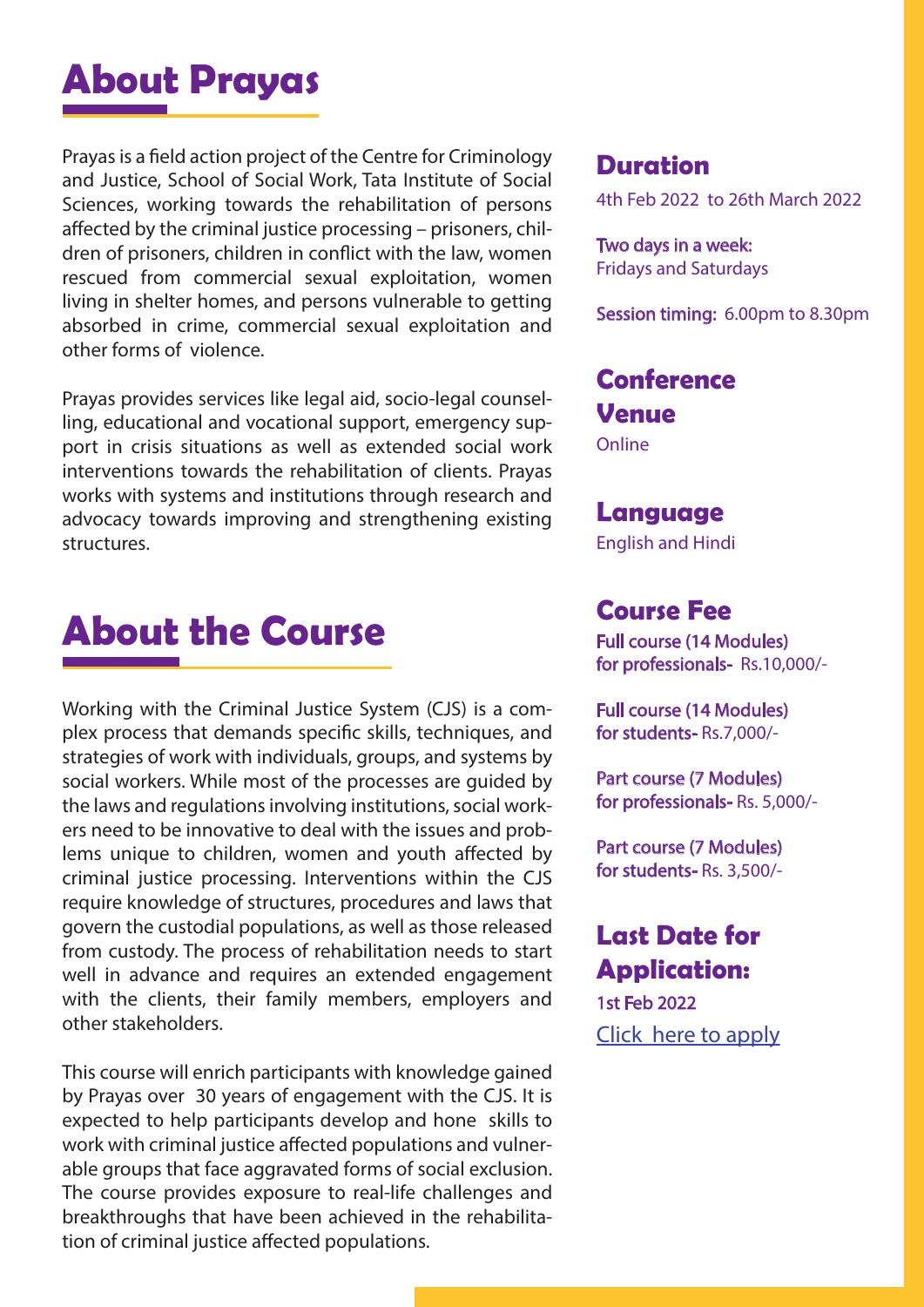# **Course Structure**

The course consists of 14 Modules. Participants have the choice to select any 7 modules in which they are interested, or can attend all 14 modules. The modules will give an understanding about the nature and structure of the Criminal Justice System (CJS), vulnerable groups in CJS, need for intervention with vulnerable groups, methods of working with the vulnerable group in CJS, and skills to work with these groups.

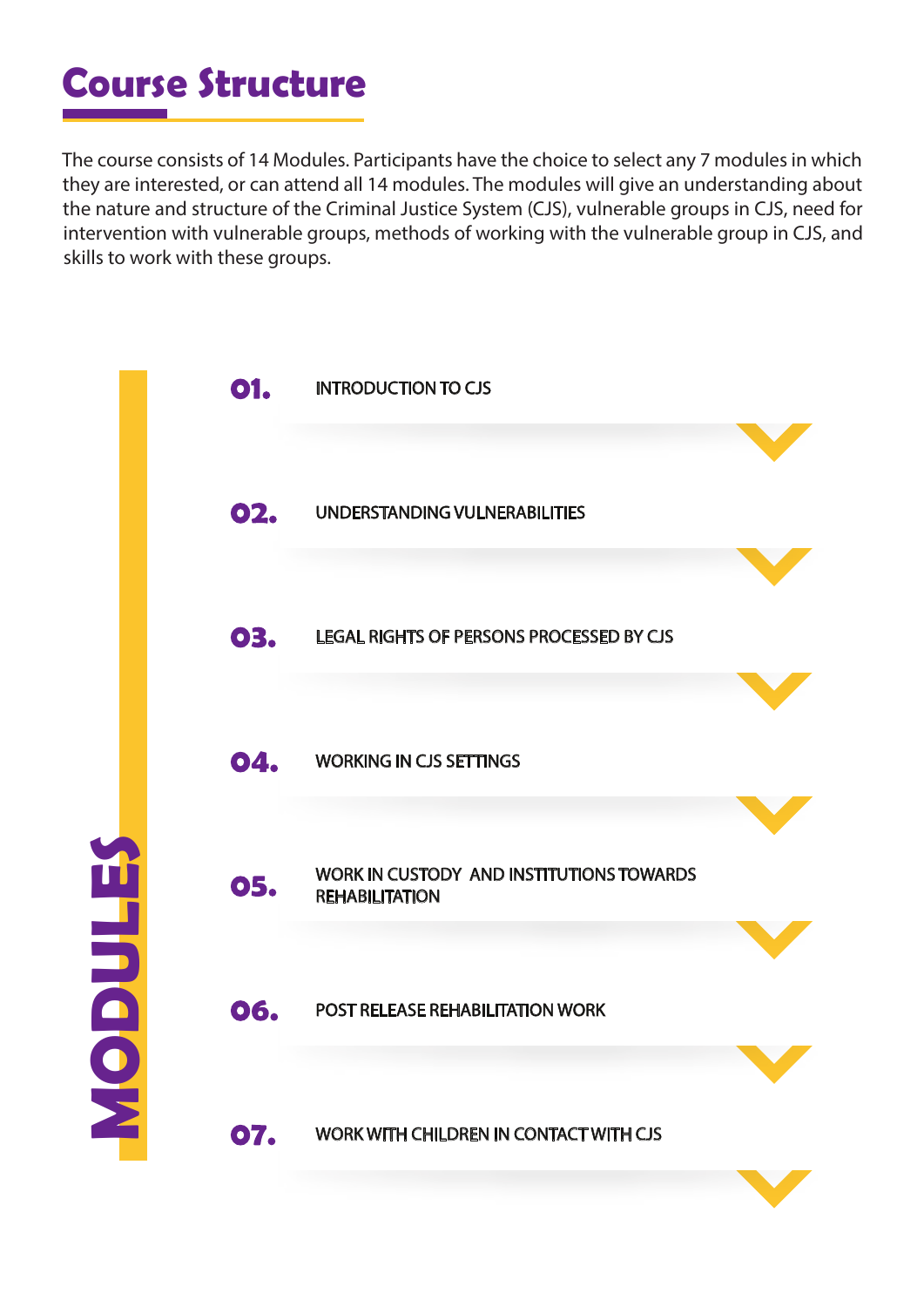

Lectures ,exercises, discussions, analysis of case studies and audio visuals presentations will be used to strengthen learning and reflection. Resource material will be shared wherever possible and required. However, the language of resource material will mostly be in English.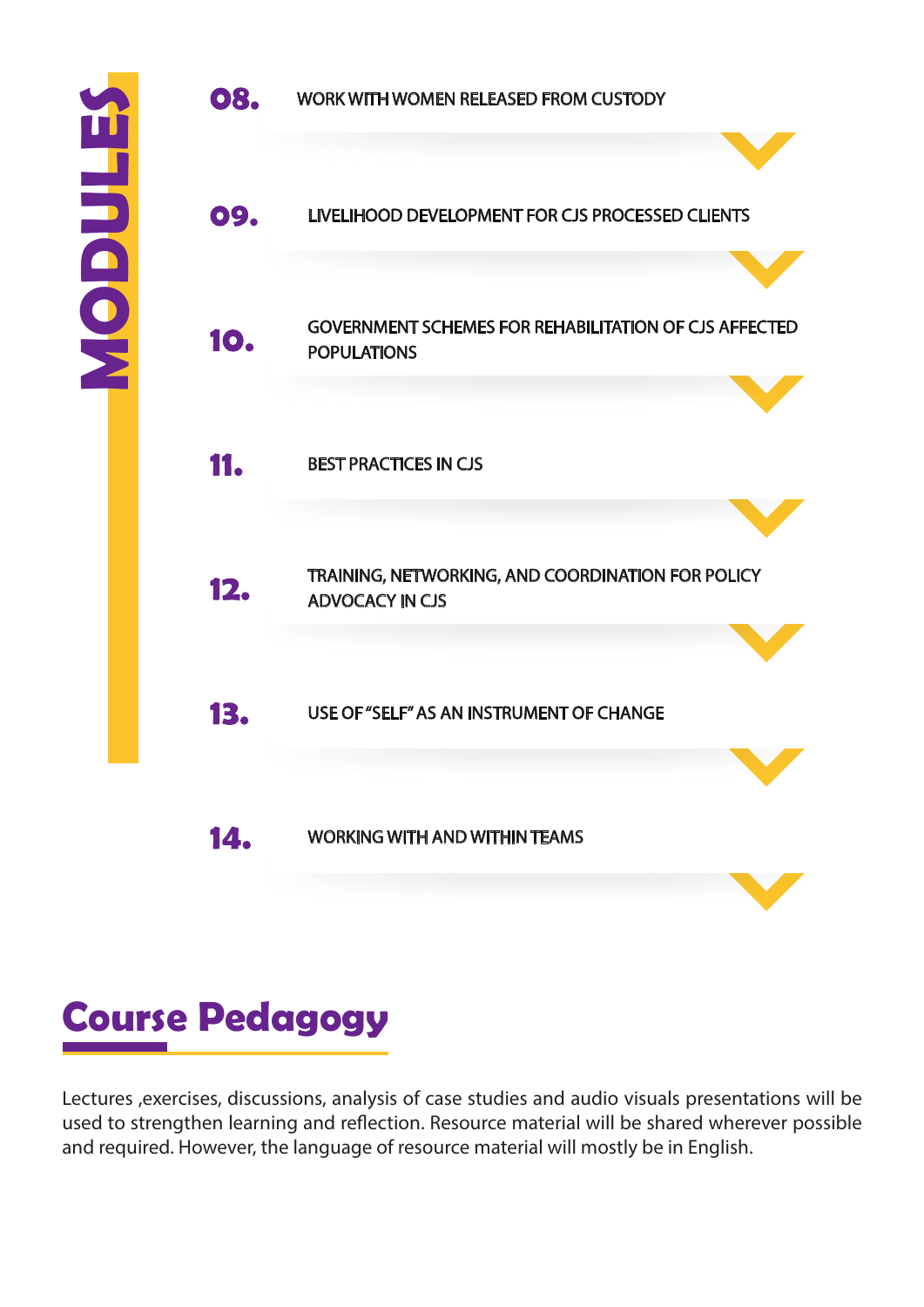### **Course Content**

# **01**

### **INTRODUCTION TO CRIMINAL JUSTICE SYSTEM (CJS) (4th Feb)**

#### A. ABOUT THE COURSE

- B. WHAT IS CJS?
- C. WHO ARE THE VULNERABLE GROUPS?
- D. OPEN DISCUSSION



### **LEGAL RIGHTS OF PERSONS PROCESSED BY CJS (11th - 12th Feb)**

- A. LEGAL RIGHTS OF VICTIMS B. LEGAL RIGHTS OF ACCUSED **PERSONS**
- C. LEGAL RIGHTS OF CHILDREN
- D. LEGAL RIGHTS OF WOMEN
- E. OPEN DISCUSSION

# **05**

### **WORKING IN CUSTODY AND INSTITUTIONS TOWARDS REHABILITATION (25th Feb)**

A. CASE IDENTIFICATION AND REFERRAL B. IMPORTANCE OF HOME VISIT C. FOLLOW UP IN COURT D. ORGANISING ACTIVITIES IN PRISONS AND INSTITUTIONS E. OPEN DISCUSSION



- A. FORMS OF VULNERABILITY
- B. ISSUES AND CHALLENGES FACED BY VULNERABLE GROUPS
- C. HOW TO DEAL WITH VULNERABLE **GROUPS**
- D. OPEN DISCUSSION

# **04**

### **WORKING IN CJS SETTINGS (18th - 19th Feb)**

- A. WORKING WITH POLICE
- B. WORKING WITH COURTS
- C. WORKING IN PRISONS
- D. WORKING IN INSTITUTIONS FOR WOMEN AND CHILDREN
- E. OPEN DISCUSSION

# **06 POST RELEASE REHABILITATION TO WORK (26th Feb)**

A. UNDERSTANDING THE PROCESS OF REHABILITATION B. OPEN DISCUSSION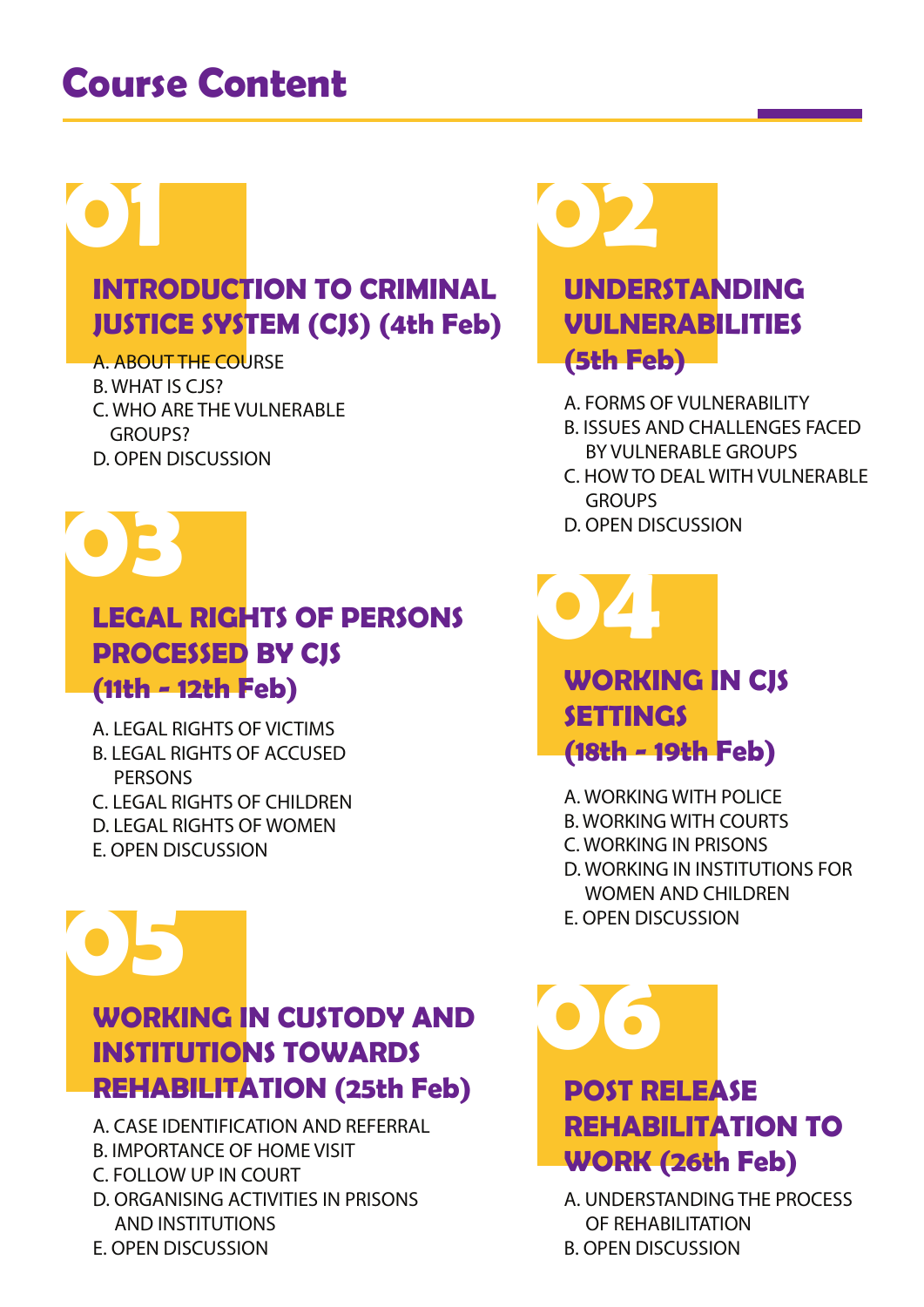# **07 WORK WITH CHILDREN IN CONTACT WITH CJS (4th March)**

A. WORKING WITH CHILDREN OF PRISONERS B. WORKING WITH CHILDREN IN CONFLICT WITH LAW C. OPEN DISCUSSION

# **09**

### **LIVELIHOOD DEVELOPMENT FOR CJS PROCESSED CLIENTS (11th March)**

A. SKILL DEVELOPMENT B. ENTREPRENEURSHIP DEVELOPMENT C. SELF-EMPLOYMENT AVENUES D. OPEN DISCUSSION

**11**

### **BEST PRACTICES IN CJS (18th March)**

A. GOOD PRACTICE MODELS IN CJS B. OPEN DISCUSSION

**13**

### **USE OF "SELF" AS AN INSTRUMENT OF CHANGE (25th March)**

- A. WHAT IMPACT DO I HAVE ON OTHERS? B. EMPATHY AND CONTROLLED EMOTIONAL
- INVOLVEMENT C. COPING AND RESPONDING STRATEGIES
- D. SELF REFLECTION AND CRITICAL THINKING



A. REHABILITATION OF RELEASED **WOMEN** B. OPEN DISCUSSION

### **10 GOVERNMENT SCHEMES FOR REHABILITATION OF CJS AFFECTED POPULATIONS (12th March)**

- A. CITIZENSHIP DOCUMENTS AND PROCEDURES TO OBTAIN THEM
- B. WELFARE SCHEMES AND **ELIGIBILITY**
- C. GRANT-IN-AID SCHEMES
- D. OPEN DISCUSSION

**12 TRAINING, NETWORKING, AND COORDINATION FOR POLICY ADVOCACY IN CJS (19th March)**

- A. ALLIANCE-BUILDING WITH NGOS
- B. NEWSLETTERS, WHATSAPP GROUPS, BLOGS AND SOCIAL MEDIA PRESENCE
- C. CREATING PLATFORMS FOR INTER- DEPARTMENTAL COORDINATION AND WORK WITH THE SYSTEM
- D. FEEDBACK